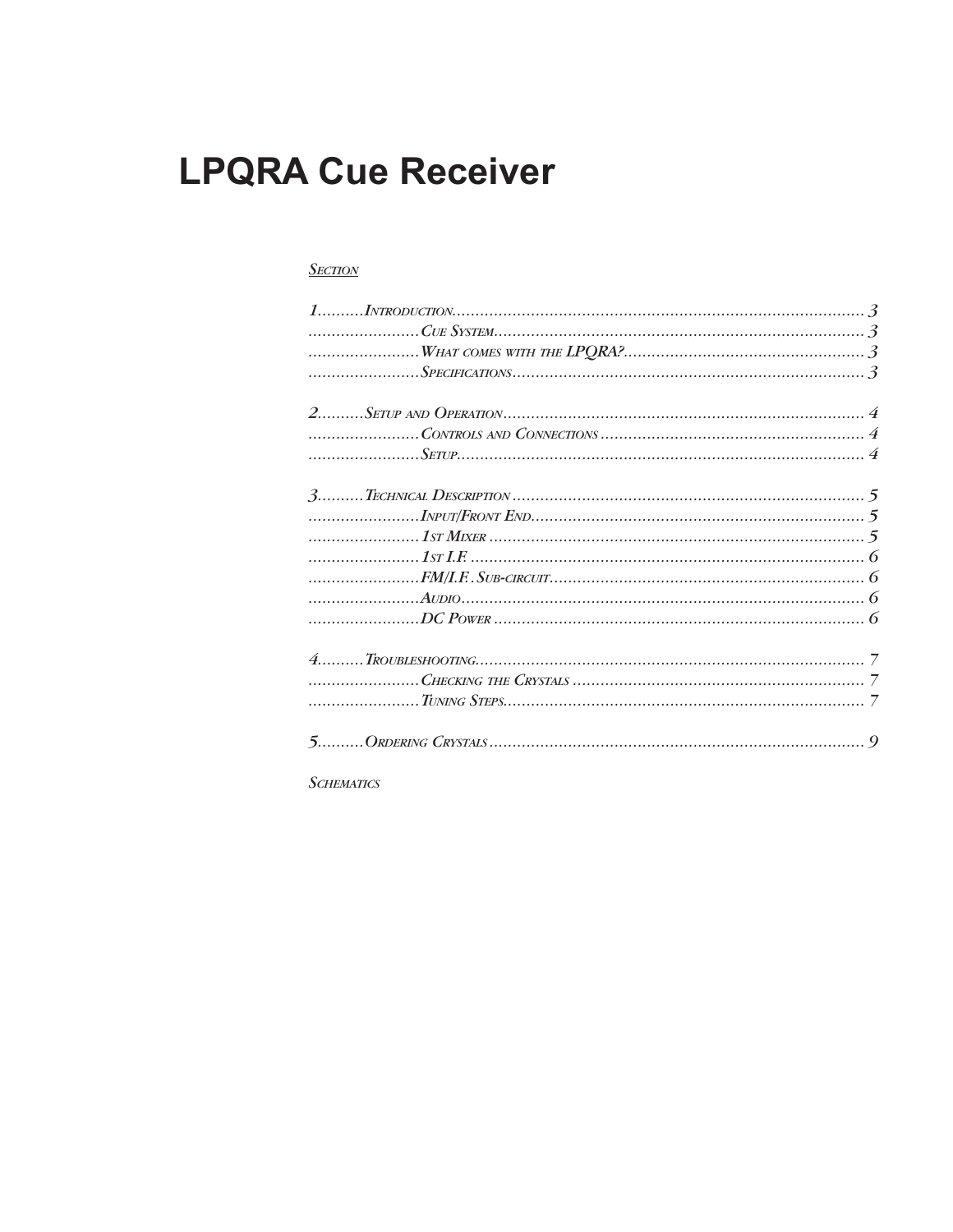### *About Comrex*

Comrex has been building reliable, high quality broadcast equipment since 1961. Our products are used daily in every part of the world by networks, stations and program producers.

Every product we manufacture has been carefully designed to function flawlessly, under the harshest conditions, over many years of use. Each unit we ship has been individually and thoroughly tested. Most items are available off-the-shelf, either directly from Comrex or from our stocking dealers.

Comrex stands behind its products. We promise that if you call us for technical assistance, you will talk directly with someone who knows about the equipment and will do everything possible to help you.

Our toll free number in North America is 800-237-1776. Product information along with engineering notes and user reports are available on our website at www.comrex.com. Our E-Mail address is info@comrex.com.

### *Warranty and Disclaimer*

All equipment manufactured by Comrex Corporation is warranted by Comrex against defects in material and workmanship for one year from the date of original purchase, as verified by the return of the Warranty Registration Card. During the warranty period, we will repair or, at our option, replace at no charge a product that proves to be defective, provided you obtain return authorization from Comrex and return the product, shipping prepaid, to Comrex Corporation, 19 Pine Road, Devens, MA 01434 USA. For return authorization, contact Comrex at 978-784-1776 or fax 978-784-1717.

This Warranty does not apply if the product has been damaged by accident or misuse or as the result of service or modification performed by anyone other than Comrex Corporation.

With the exception of the warranties set forth above, Comrex Corporation makes no other warranties, expressed or implied or statutory, including but not limited to warranties of merchantability and fitness for a particular purpose, which are hereby expressly disclaimed. In no event shall Comrex Corporation have any liability for indirect, consequential or punitive damages resulting from the use of this product.

### *Copyright Notice*

The Comrex proprietary code and licensed, third party proprietary code residing in and otherwise associated with this product are protected by copyright law and international treaties. Unauthorized reproduction or distribution of this product, or any portion of it, may result in civil and criminal sanctions, and will be prosecuted to the fullest extent of the law.

US Government Restricted Rights - Use, duplication, or disclosure by the US Government is subject to restrictions set forth in subparagraph  $(c)(1)(ii)$  of the Rights in Technical Data and Computer Software clause at DFARS (48 CFR) 252.227-7013 or subparagraphs (c)(1) and (2) of the Commercial Computer Software-Restricted Rights clause at FAR (48 CFR) 52.227-19, as applicable.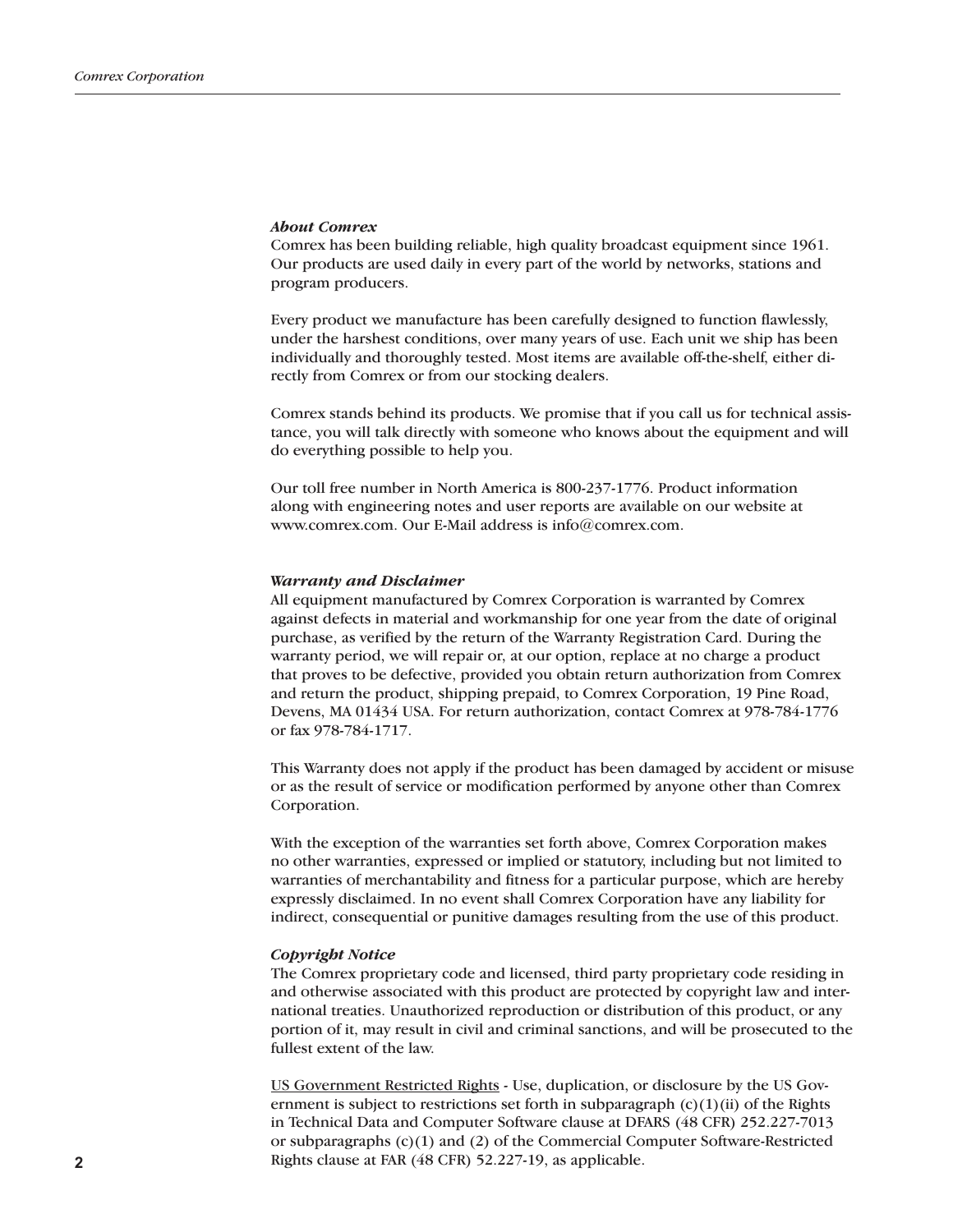# SECTION 1. **INTRODUCTION**

| <b>CUE SYSTEM</b>             | The Comrex Cue System relays program and instructions from a transmit-<br>ter (installed in a van, studio, press box, stadium, etc.) to pocket receivers.<br>It is built for ENG/SNG field control and configured specifically to provide<br>maximum field operating range with broadcast-quality audio.                                                                                                                                                                                                        |
|-------------------------------|-----------------------------------------------------------------------------------------------------------------------------------------------------------------------------------------------------------------------------------------------------------------------------------------------------------------------------------------------------------------------------------------------------------------------------------------------------------------------------------------------------------------|
|                               | This system consists of the LPQRA Receiver and the CTA Transmitter. The<br>LPQRA has a 6 kHz audio response for accurate program monitoring,<br>ceramic filters for interference-free operation and high level output for<br>intelligibility in noisy environments. It operates in the frequency bands<br>of 26.1-26.48 MHz. This frequency band is assigned by the FCC for use in<br>remote pickup, cueing and wireless microphone applications. The LPQRA<br>is intended to be used with the CTA Transmitter. |
| WHAT COMES WITH THE<br>LPQRA? | The following items are shipped with the LPQRA:<br>(1) Telex earset assembly with $1/4$ " plug<br>(1) Black leather belt pouch<br>(1) Operating manual<br>(1) Warranty card (Please fill out and return.)                                                                                                                                                                                                                                                                                                       |
| <b>SPECIFICATIONS</b>         | Frequency Range: 26.1-26.48 MHz<br>Audio Output: 500 mW into 8 ohms<br>Antenna: Headphone cable<br>Sensitivity: .5 microvolts<br>Battery: (1) 9V Alkaline (operates approximately 20 hours)<br>Weight: 10 oz.<br>Size: 3" x 1" x 5"                                                                                                                                                                                                                                                                             |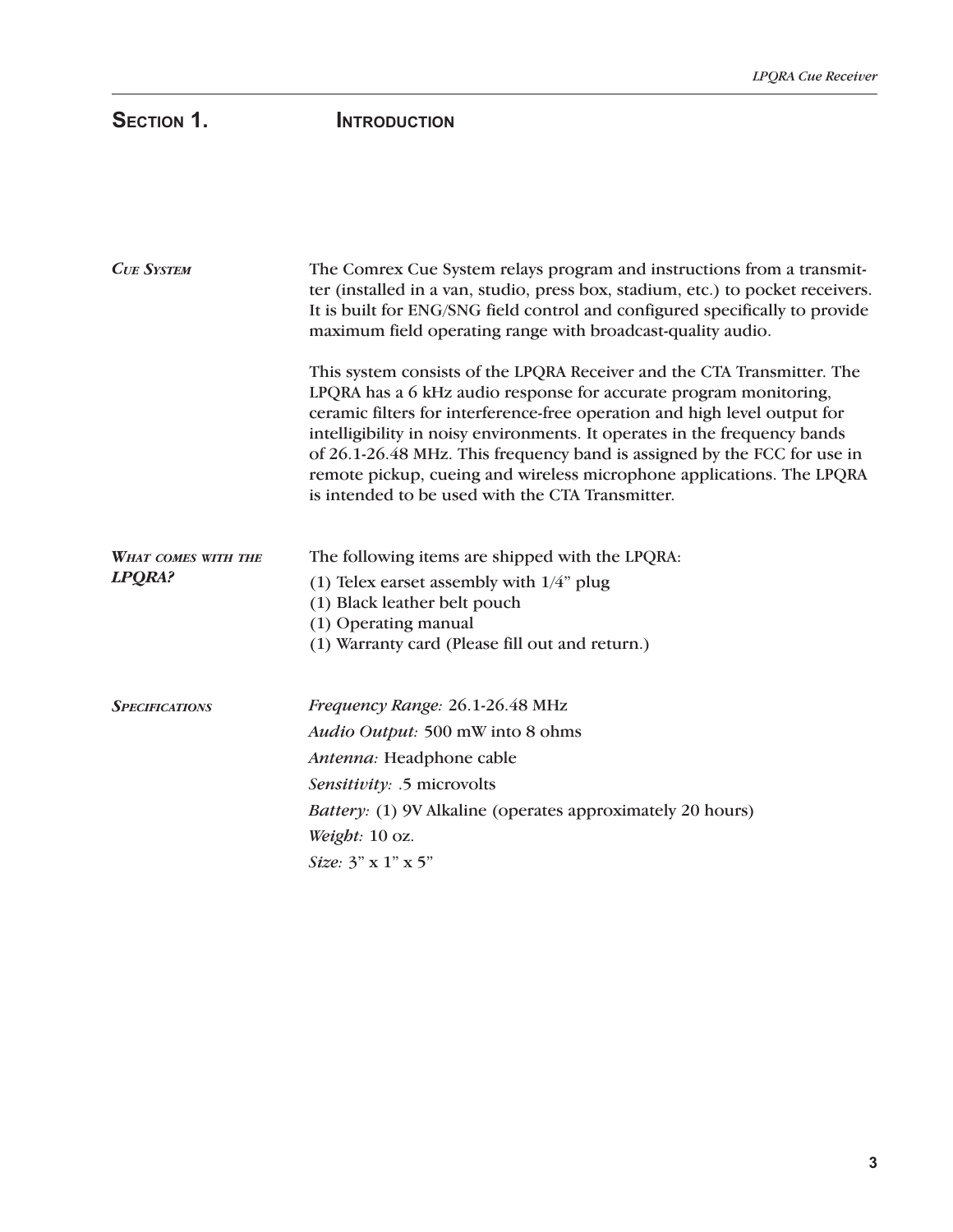## **SECTION 2.** SETUP AND OPERATION

| <b>CONTROLS AND</b><br><b>CONNECTIONS</b> | The only controls on the LPQRA are the ON/OFF switch and the VOLUME<br>control knob. The antenna for the LPQRA is the cord of the headphone,<br>which proves to be quite effective as an antenna. An "earphone" (or "head-<br>phone") is supplied with the receiver. The battery needed to power the<br>LPQRA is a standard 9V Alkaline (only!) type which can be found in most<br>parts of the world.                              |
|-------------------------------------------|-------------------------------------------------------------------------------------------------------------------------------------------------------------------------------------------------------------------------------------------------------------------------------------------------------------------------------------------------------------------------------------------------------------------------------------|
| <b>SETUP</b>                              | The setup procedure for the LPQRA is extremely simple. Just install the<br>battery and plug in the headphone. Move the ON/OFF switch to the "ON"<br>position. Make sure that the power indicator is lit, place the earphone next<br>to the ear, and turn up the volume to a satisfactory level.                                                                                                                                     |
|                                           | Note: You can improve the performance of the earphone. The earphone<br>as supplied comes with a nylon book which holds the earphone in place.<br>Almost any bearing aid store can make you a custom earplug which<br>will replace the hook. Often these plugs can be made while you wait. The<br>earphone will then attach to the plug. You will improve the sound quality,<br>and some of the background noise will be eliminated. |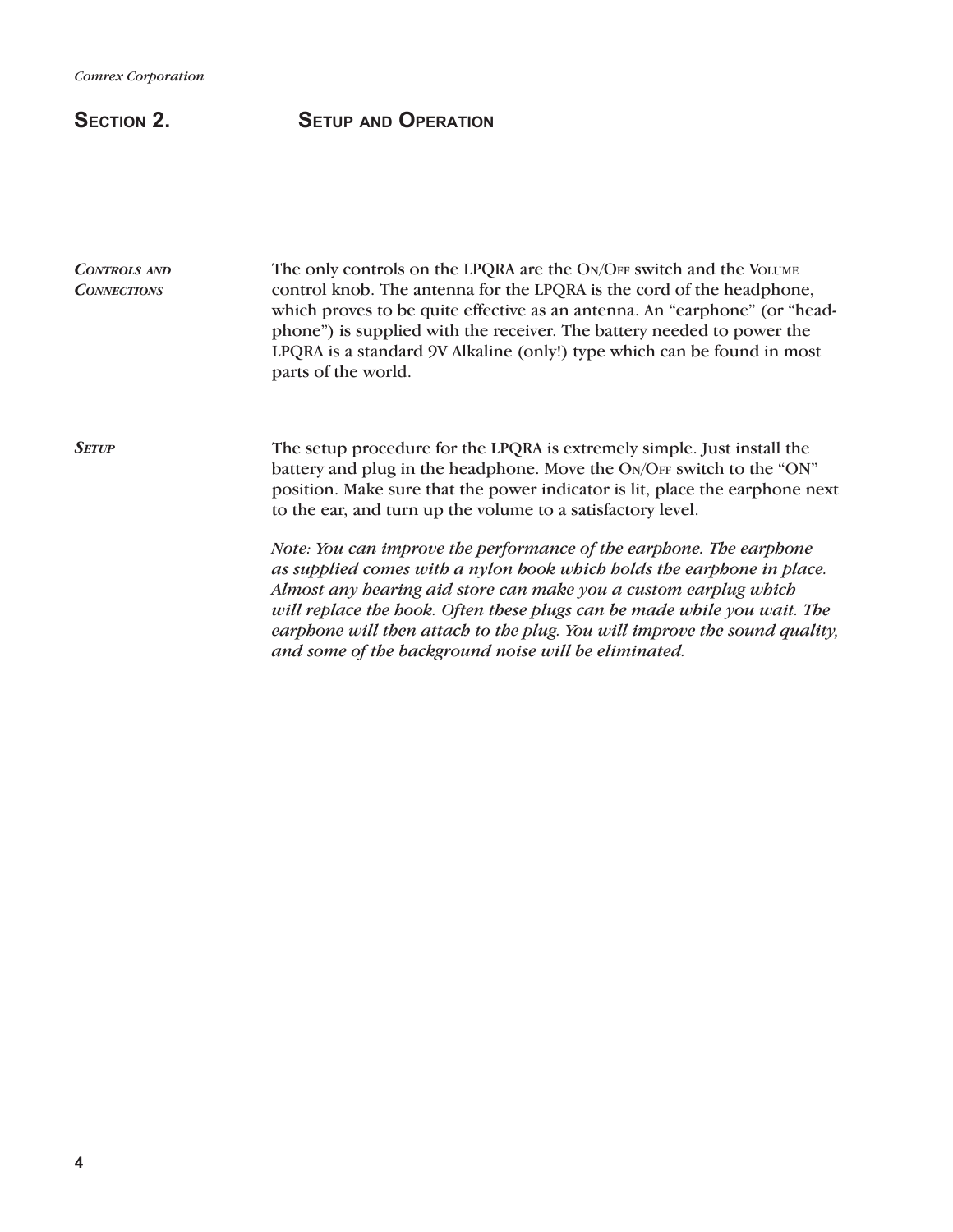The input signal to the receiver is the voltage developed in the earphone/ antenna cable by the RF field created by the CTA transmitter. The input connector is J1. Capacitor C1 is a bypass capacitor which holds the inner conductor and the shield of the headphone cord to the same RF potential. L1, L2 and C4 comprise the input matching network. You will notice that this is essentially a single tuned circuit with an inductive tap. L2 provides a ground return for the earphone at audio frequencies and a proper match for the earphone/antenna at RF frequencies. L3 isolates the audio output circuitry at RF frequencies but permits audio signals to pass to the earphone. The tap which is the junction of C3 and C2 connects to the source of Q1 which is an RF "J-FET" operated in the grounded gate configuration. The main function of this RF amplifier is to make up losses which occur in the various tuned circuits and to isolate the local oscillator from the antenna. The gain of a grounded gate is approximately given by the formula Eo/Ein = Rl/Rin (assuming resonance in all tuned circuits). The transconductance of the FET is not included in the gain equation. This means that one does not have to worry that the input transistor will get weaker as time passes. The transistor will either be operating properly or not at all. The output of the RF amplifier is developed in the tuned circuit which is made up of L4 and C6. C8 couples L4, C6 to L7, C12 and from there to the input of U1. U1 is an NE-602 integrated circuit. This unit was developed for use in "Cellular Telephone Systems." It contains a "double balanced" mixer and an oscillator. The oscillator portion of this IC and its associated components comprise a "third overtone" crystal oscillator. The components which make up the oscillator are C9, C10, C14, L5, X1 or X2 and the channel selector switch SW1. L5 and C9 form a series resonant circuit which traps the crystal fundamental, so that the oscillator is forced to operate at its "third overtone" frequency. Switch SW1 determines which crystal is in control and thereby which channel will be received. L6 and C11 isolate oscillator *INPUT/FRONT END 1ST MIXER*

signals from the rest of the receiver circuitry.

The selected input signal and the local oscillator are mixed in the mixer portion of the NE-602 and fed to the balanced input/unbalanced output tuned circuit made up of L8, C15, C16 and C17.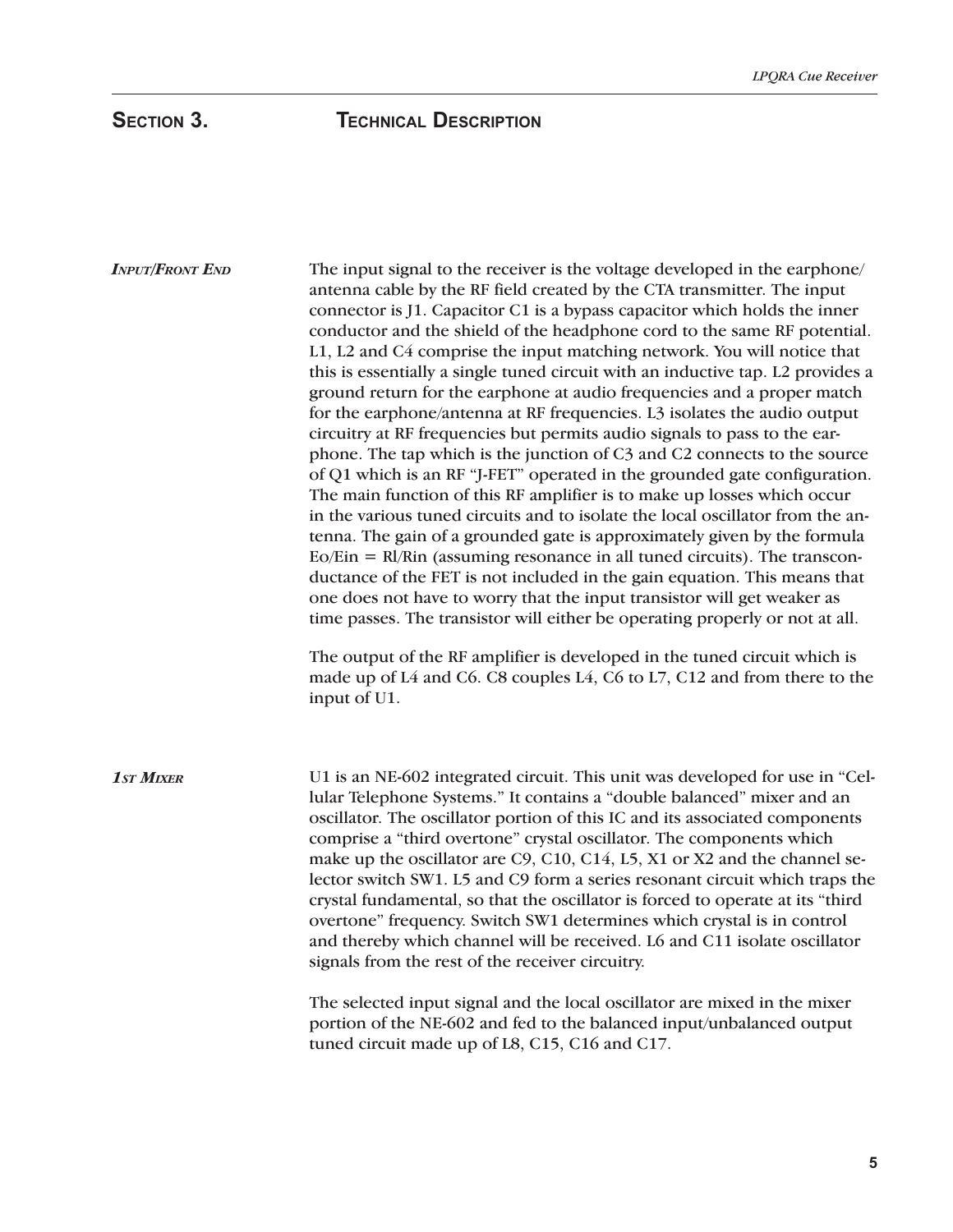This circuit is tuned to 10.7 MHz which will be the difference between the frequency of the desired channel and the frequency of the crystal (if the crystal is cut for the correct frequency). The configuration of the network is designed to match the output of the mixer to the input of the first ceramic filter FL1. FL1 passes 10.7 MHz and rejects frequencies which are over 150 kHz away from 10.7 MHz. The output of FL1 is fed into a tuned capacitively tapped circuit consisting of L9, C18 and C19. The output of this circuit is AC coupled into the input of the second mixer which is located in U2. U2 contains quite a collection of circuits, including an oscillator, a mixer, a multistage limiter-IF amplifier, a quadrature detector and an output amplifier for demodulated audio. The oscillator portion of the IC is controlled by crystal X3 which is cut for 11.155 MHz. The input 10.7 MHz and the local 11.155 MHz signals are multiplied together in the internal mixer. The 455 kHz difference is fed out of the mixer into the 455 kHz filter FL2. This filter is much narrower in bandpass than FL1. It provides rejection of adjacent channel signals. The output of FL2 feeds into the amplifier/limiter portion of U2. In this section, the signal is increased in level and symmetrically limited. Then the limited FM signal is coupled into the quadrature detector portion of U2 and demodulated into audio. The tuned circuit L10 determines the center frequency of the detector. The demodulated audio is fed into the output amplifier portion of U2 and is de-emphasized. The deemphasis components external to U2 are C25, C28 and R4. The audio is modified in volume to suit the users taste by the VOLUME control which is potentiometer R6. U3 is an audio amplifier integrated circuit which raises the audio energy to a level sufficient to drive the earphone. Associated components C31, C32, C33, R7 and R8 couple and compensate U3. D1 is used to prevent damage to the receiver if the battery is put in incorrectly. SW2 is the ON/OFF switch. D2 is a light emitting diode which is used to indicate that the power switch is in the "ON" position. Capacitors and resistors not mentioned above are used as dropping resistors and bypass capacitors. *1ST I.F. FM/I.F. SUB-CIRCUIT AUDIO DC POWER*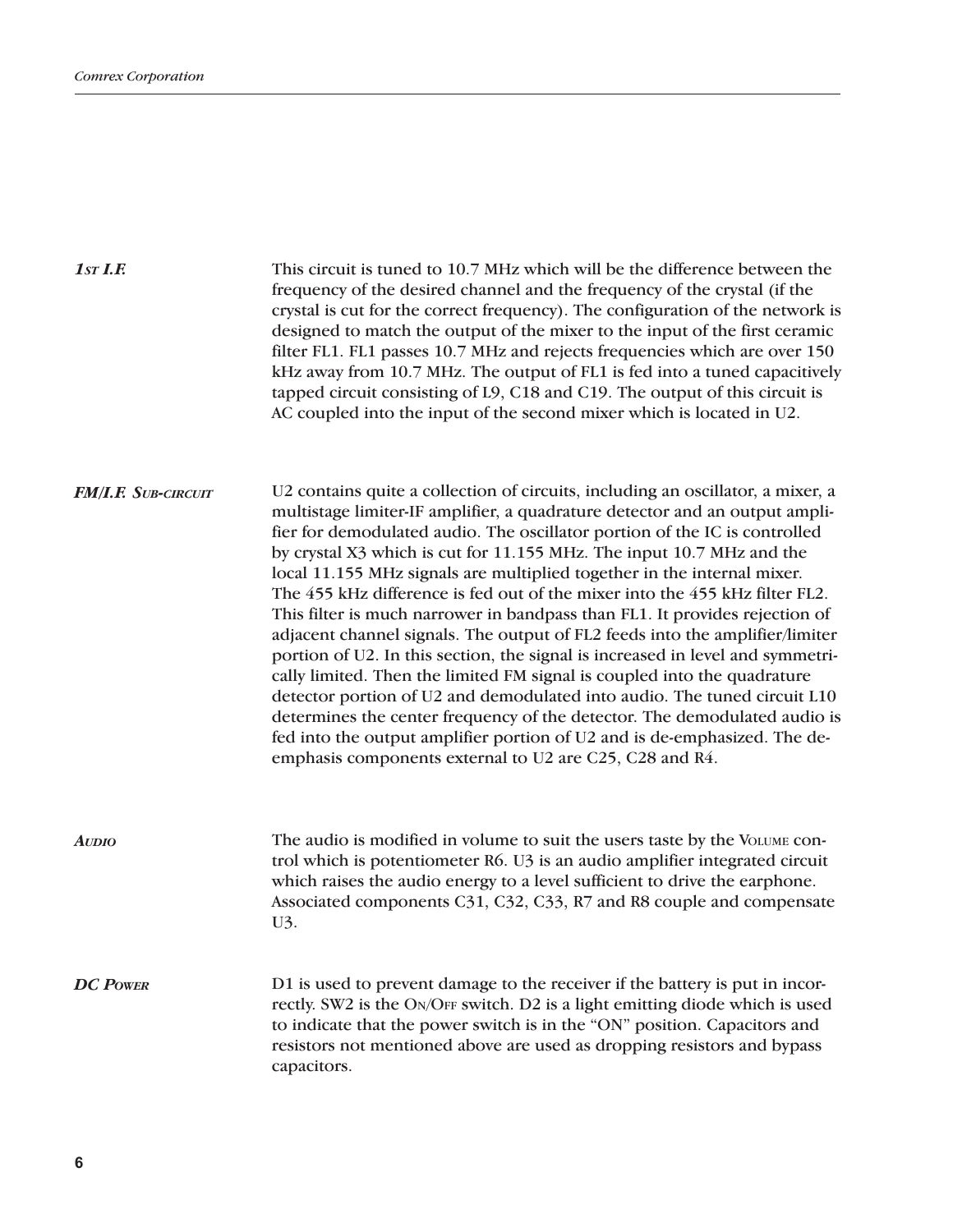# **SECTION 4. TROUBLESHOOTING**

| <b>CHECKING THE CRYSTALS</b> | If you have an LPQRA Receiver that is not working, first check for a bro-<br>ken crystal. We have made every effort to shock mount the crystals, but<br>if it receives a hard blow and all you hear is a "rushing" noise, a crystal<br>has been broken. You will save time and money by ordering replacement<br>crystals directly from the crystal manufacturer. You may wish to keep a<br>small emergency replacement stock in case of crystal breakage. For more<br>information, refer to Section 5 "Ordering Crystals," on page 9.                                                                                                            |
|------------------------------|--------------------------------------------------------------------------------------------------------------------------------------------------------------------------------------------------------------------------------------------------------------------------------------------------------------------------------------------------------------------------------------------------------------------------------------------------------------------------------------------------------------------------------------------------------------------------------------------------------------------------------------------------|
|                              | The second oscillator crystal is working if you can see 11.155 MHz sig-<br>nals on pin 1 or 2 of U2 with a scope (be sure that it is a high frequency<br>scope with a high frequency probe). If you do not see a signal, the crystal<br>is probably broken. Install a new second oscillator crystal. Checking the<br>first oscillator crystal or crystals is a bit more difficult. Connect a high fre-<br>quency scope to pin 4 or 5 of U1, and turn on the CTA Transmitter. You<br>should be able to see 10.7 MHz. If you do not, replace the first oscillator<br>crystal for that channel.                                                     |
| <b>TUNING STEPS</b>          | The LPQRA is so straightforward and ruggedly built that it should not<br>have to be "tuned up" unless, it has been treated to something beyond<br>"normal" usage. Should tuning be required, follow the steps below:<br>1. Obtain a signal generator which can cover the frequency range 26.1-<br>26.48 MHz. Be sure that it is a professional generator with a good at-<br>tenuator and one which can be frequency modulated $+/-3$ kHz at 1 kHz.<br>Hopefully, your signal generator will contain a SINAD detector. This is<br>really just a distortion meter, so if the generator doesn't have one, you<br>can use an audio distortion meter. |
|                              | 2. Using the above techniques, make sure that the crystals are working.                                                                                                                                                                                                                                                                                                                                                                                                                                                                                                                                                                          |
|                              | 3. Connect the SINAD detector or the audio distortion meter to the<br>negative side of C32, using the anode side of D1 as a ground return for<br>the meter. Do not try to use the case since it is insulated. Also, connect<br>the scope to the negative side of C32 and the anode of D1. Turn on the<br>receiver. You should hear a "rushing" noise.                                                                                                                                                                                                                                                                                            |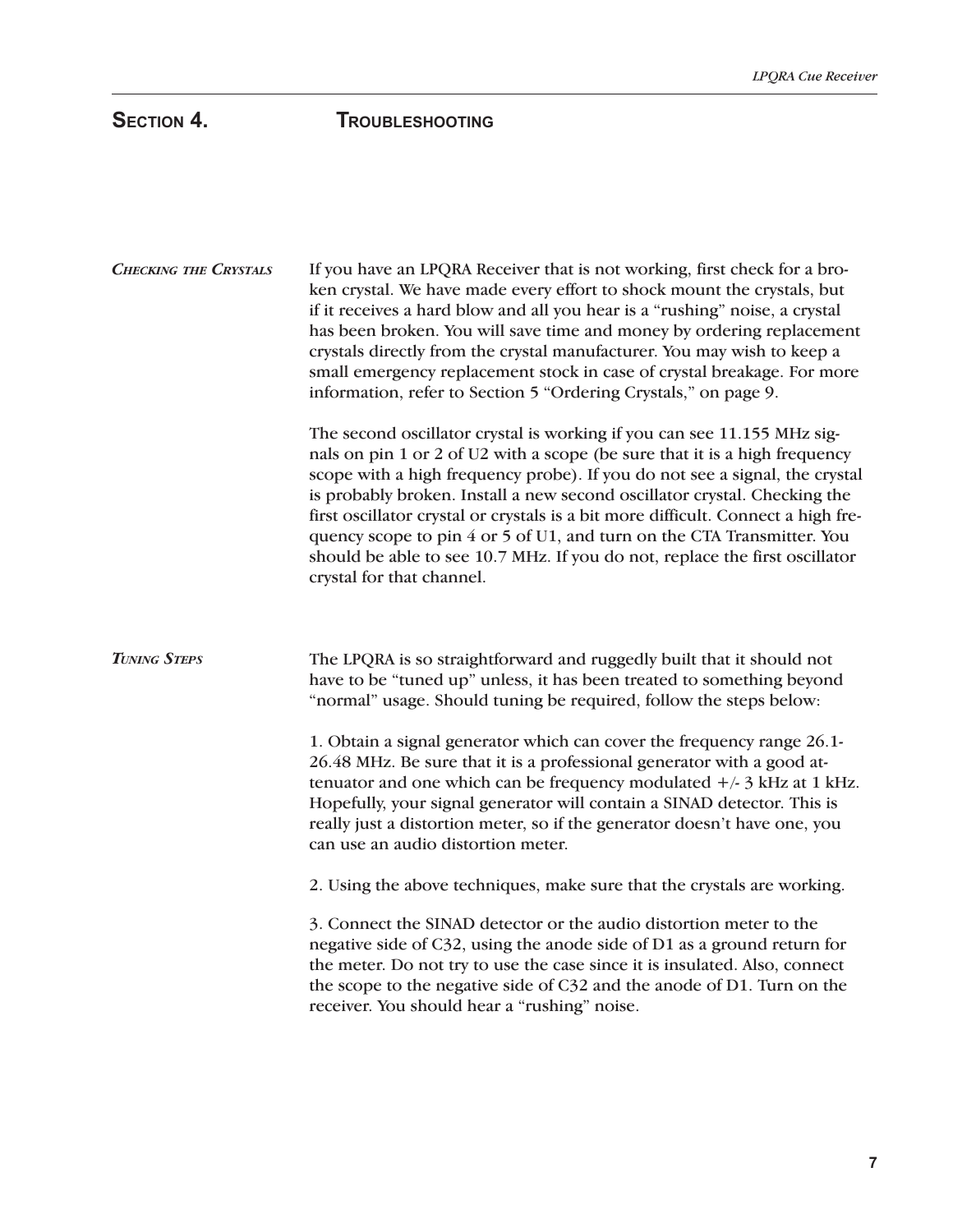4. Loosely couple the output of the signal generator to the headphone cord. The headphone cord should be kept out in the open, away from ground or metal objects. Do not wear the earphone while you are doing these tests because some RF will be absorbed, giving you poor results.

5. Set the generator to the proper channel frequency. Set the modulation frequency to 1 kHz and the deviation to  $+/- 3$  kHz, turn up the generator output until you see audio on the scope. If you see audio on the scope, move to the next step. If you see distorted or low audio, you will need to turn the core in L10 until you get maximum audio. If you now see audio and it is a decent sine wave, you can proceed.

6. Looking at the SINAD meter or the indication on the distortion meter, you will now want to tune all of the tuned circuits for lowest distortion or greatest SINAD (the SINAD meter is usually calibrated in terms of quieting with the lowest distortion producing the highest SINAD reading). Reduce the signal generator as things improve. You are looking for the lowest distortion (or highest SINAD) for the smallest number of microvolts.

*Note: L10 which is the quadrature coil will result in the highest audio output and best looking sine wave when it is properly tuned. Do not attempt tune-up of other coils until you have obtained a good clean sine wave at maximum level by tuning L10.*

7. You will probably notice that tuning L5 has almost no effect on sensitivity. This is as it should be. This coil is part of a "fundamental" trap. It doesn't have much effect other than to prevent the crystal oscillator from operating at the fundamental frequency of the crystal. It is possible to kill oscillation by running the core down all the way. The best location for the core of this coil is at the top. Also, you will notice that tuning L1 has little effect. This, too, is as it should be. We designed this circuit for low "Q" on purpose.

The LPQRA is designed and manufactured under rigid controls, so that it will provide long, trouble-free service. Please contact Comrex Customer Support if you have any questions concerning the operation of the LPQRA.